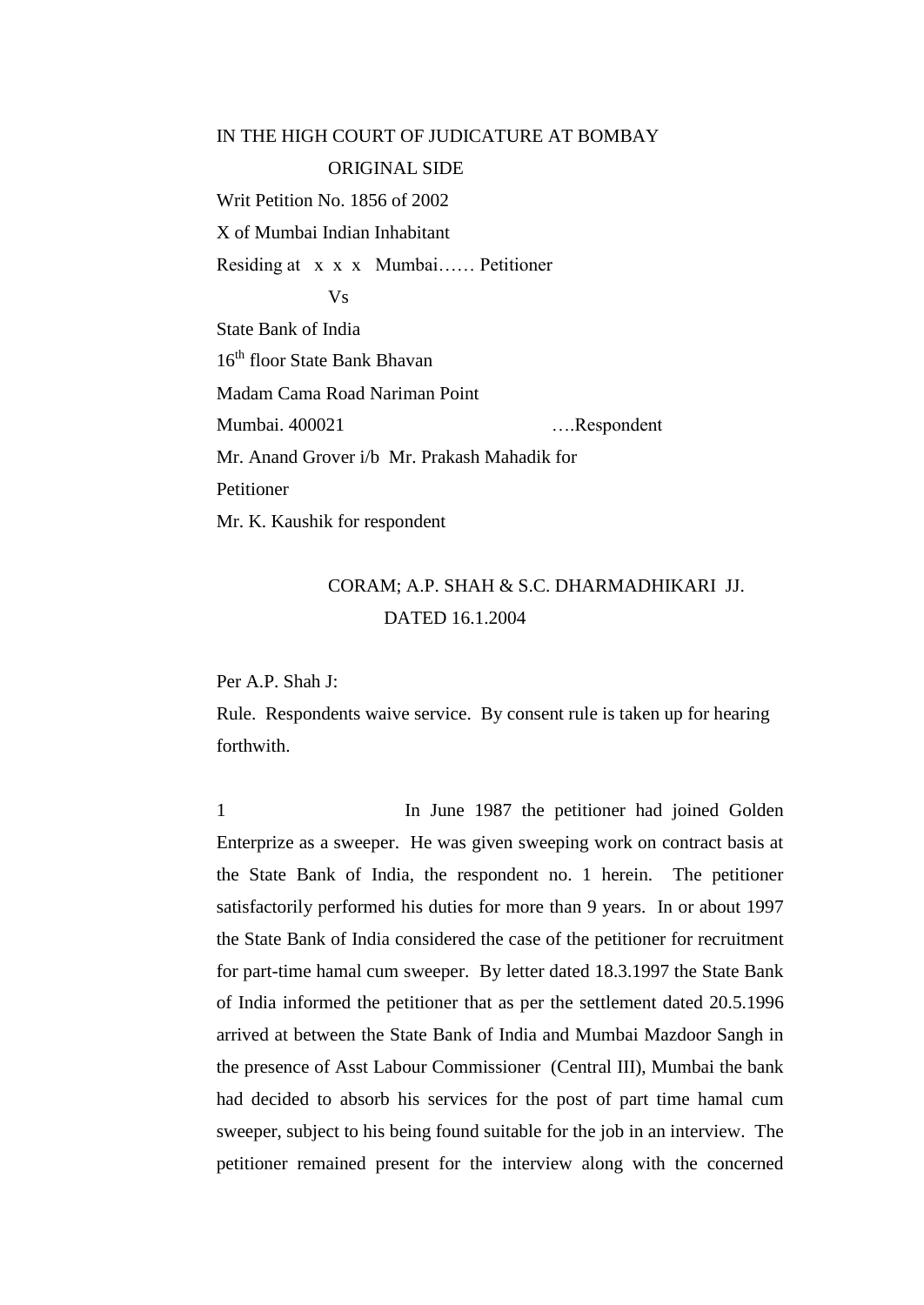documents. His application was accepted and he was asked to undergo medical investigations. The petitioner carried out the required medical investigation such as Chest P.A. View and blood check up etc. The petitioner's report of the Chest P.A. View was clear and the concerned doctor gave certificate stating that the petitioner is fit to perform sweeper's job. The petitioner also gave blood sample for ELISA test at the J.J. Hospital and was diagnosed that he is HIV asymptomatic.

2 It is the case of the petitioner that he was informed by his superior Shri Shashi Nair orally that his application for the said job has been rejected on medical ground and he was not required to come for his work from that day onwards. He was also told that he should report only when he gets clear reports i.e. he is tested HIV negative. It is the further case of the petitioner that in the month of October 1997, he approached J.J. Hospital and carried out blood tests but the sample was heamolysed and hence could not get the results. Thereafter on 21.10.1997 the petitioner got tested which showed he was positive for HIV 1 and 2 antibodies. The petitioner was also diagnosed asymptomatic by the report dated 24.10.1997.

3. According to the petitioner he again approached the respondent in November 1997 when he was informed by the officials orally that the bank do not allow recruitment of HIV positive at the prerecruitment stage and therefore he would not be made permanent sweeper with the respondent. Thereafter the petitioner had been periodically approaching the respondent to know about his case of recruitment. But he was never informed by the respondent that he had to undergo further medical examination so that he can obtain a medical fitness certificate which is pre-requisite for recruitment. The petitioner was never appraised of the real situation. In the meanwhile from 1998 the petitioner started working as a casual labourer on daily wages from time to time. His financial condition forced him to work as casual labourer. The petitioner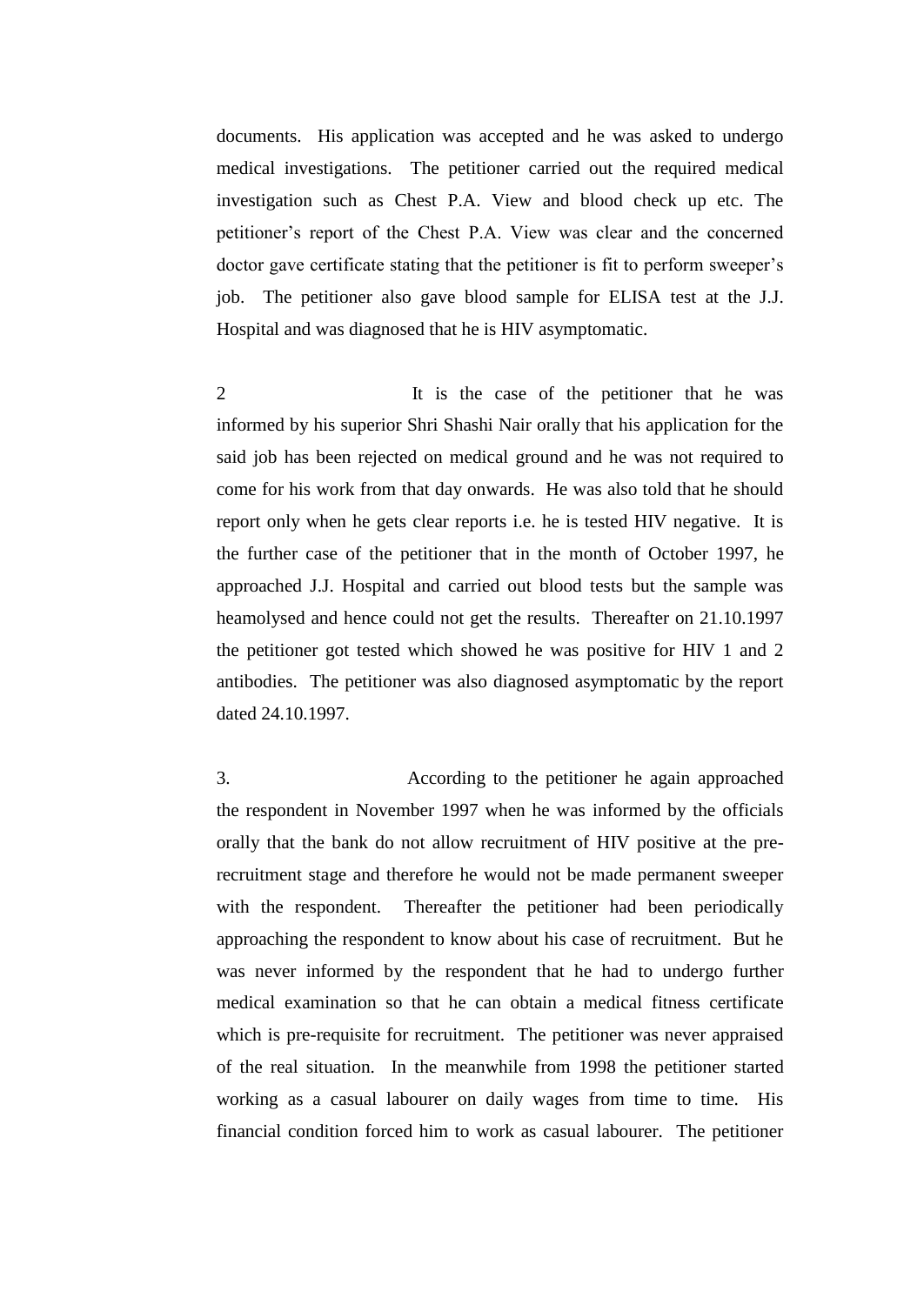had realized that his rights had been violated but he was unaware of the course of action to be taken.

4. The petitioner sent letter dated 22.2.2002 to the respondent calling upon the respondent to recruit him as permanent hamal cum sweeper with effect from April 1997. The respondent by the said notice, was also called upon to provide the petitioner with the copy of the bank rules/policies/circulars/notifications/ documents that it has referred and relied upon in rejecting the petitioner's application for the said post. The respondent replied to the notice dated  $18.4.2002$  vide letter dated  $10<sup>th</sup>$ April 2002. In the said reply the respondent stated that the petitioner was found HIV I and II virus test positive. In terms of the policy of the respondent before making appointment to any candidate found HIV positive, Bank's Chief Medical Officer is required to examine and confirm that the candidate is capable to perform his normal job requirements and also absence of any risk or health hazard he may pose to others at the work place. The respondent in the said reply alleged that the petitioner did not turn up for further medical investigations nor did he report to Office Administration Department. Thus his medical examination remained incomplete. Thus in the absence of a medical fitness certificate, a mandatory requirement for appointment, the petitioner could not be given appointment in the bank. The respondent's offer of appointment to the petitioner, in view of the above has been withdrawn and cancelled. In the circumstances the petitioner has approached this court seeking direction to absorb him as hamal cum sweeper with the respondent bank.

5. The learned counsel for the Petitioner has brought to our notice the judgment of the Division Bench of this court reported in AIR 1997 Bombay 406 in the case of MX of Bombay Indian Inhabitant vs. M/s. ZY and another. In the said judgment, this court has, categorically held that HIV positive person cannot be denied employment only on the ground that the person is HIV positive, even though otherwise fit. Justice Tipnis speaking for the bench observed: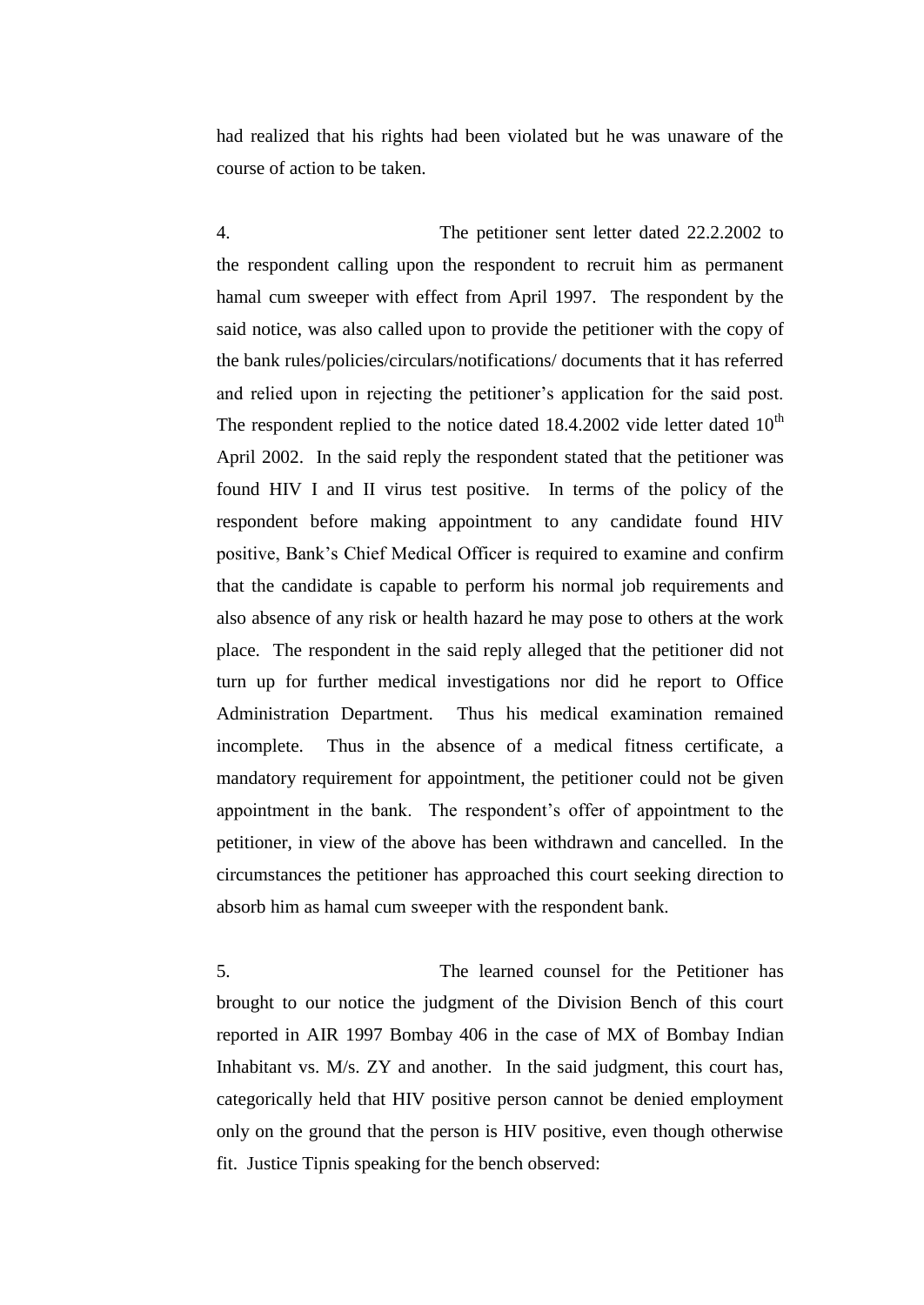"No person can be deprived of his right to livelihood except according to procedure established by law. Obviously, such procedure established by law has to be just, fair and reasonable. In other words, such procedure also must pass rigour of Art 14. The rule providing that a person must be medically fit before he is employed or to be continued while in employment is, obviously, with the object of ensuring that the peon is capable of or continues to be capable of performing his normal job requirements and that he does not pose a threat or health hazard to the persons or property at the work place. The persons who are rendered incapable, due to ailment, to perform their normal job functions or who pose a risk to other persons at the work place say like due to having infected with some contagious disease which can be transmitted though the normal activities at the work place can be reasonably and justifiably denied employment or discontinued from the employment in as much as such classification has an intelligible differentia which has clear nexus with the object to be achieved , viz, to ensure the capacity of such persons to perform normal job functions as also to safeguard the interests of other persons at the work place. But the person who, though has some ailment, does not cease to be capable of performing the normal job functions and who does not pose any threat to the interests of other persons at the work place during his normal activities cannot be included in the aforesaid class. Such inclusion in the said class merely on the ground of having an ailment is, obviously, arbitrary and unreasonable.

So tested the impugned rule which denies employment to the HIV infected person merely on the ground of his HIV status irrespective of his ability to perform the job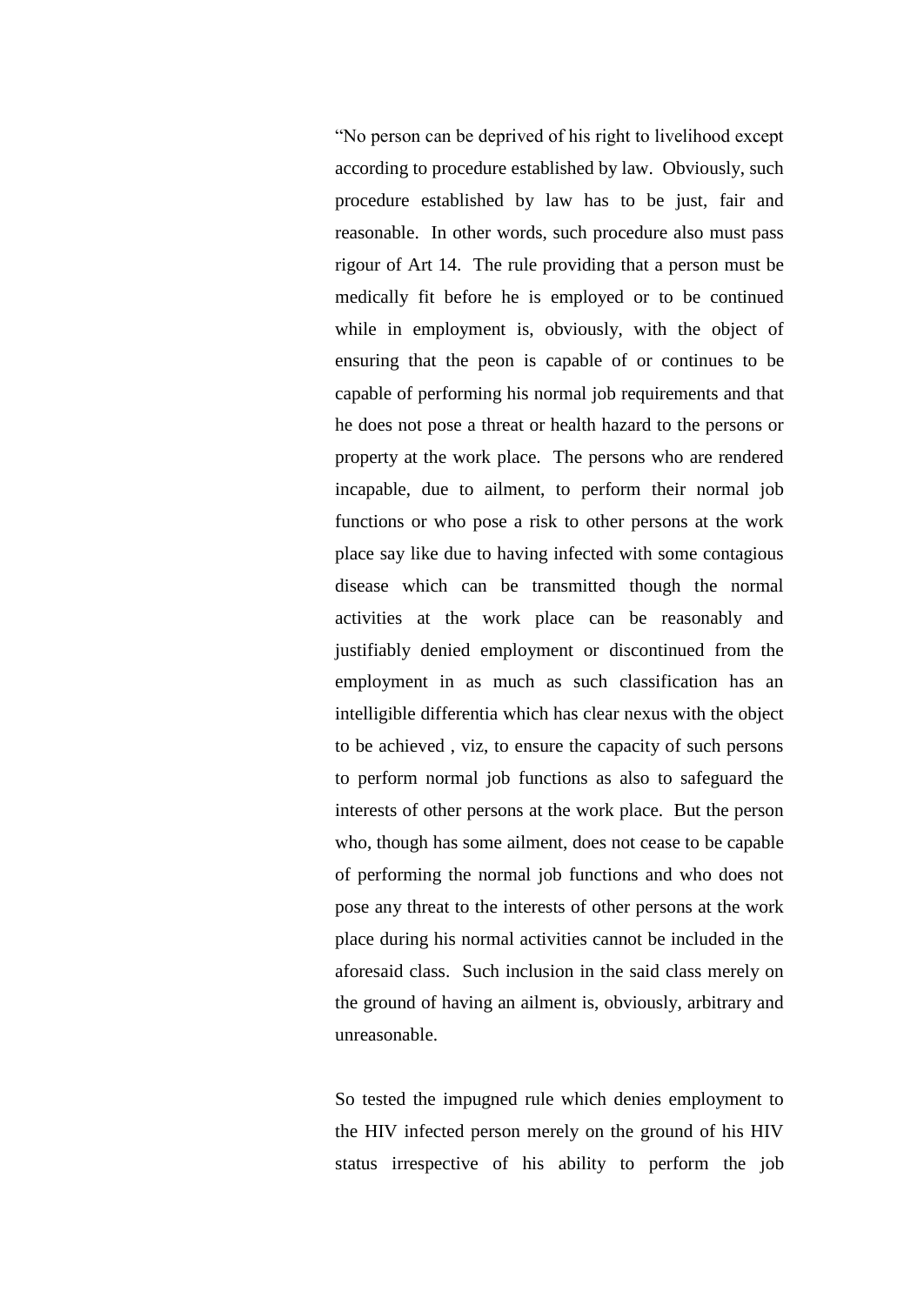requirements and prospective of the fact that he does not pose any threat to others at the work place is clearly arbitrary and unreasonable and infringes the wholesome requirement of Art 14 as well as Art 21 of the Constitution of India. Accordingly, the circular in so far as it directs that if the employee is found to be HIV positive by ELISA test, his services will be terminated is unconstitutional, illegal and invalid."

(emphasis supplied)

6. In the case of MX of Bombay Indian Inhabitant the court also observed that the State and public Corporations cannot take a ruthless and inhuman stand that they will not employ a person unless they are satisfied that the person will serve during the entire span of service from the employment till superannuation. The most important thing in respect of persons infected with HIV is the requirement of community support, economic support and non discrimination of such person. This is also necessary for prevention and control of this terrible disease. In another decision of the Division Bench in the case of V.P.G.S.P. Mandal vs State of Maharashtra, 2001 (4) Mah L J. 561 the employee of the petitioner society died of Aids. The widow of the employee was denied employment on compassionate ground suspecting her to be patient of Aids. The Court held that the approach of the petitioner society was illegal and the petitioner cannot be denied employment in law when she was entitled to employment on compassionate ground as her husband died while in service.

7. The learned counsel for the State Bank of India, however, urged that the petitioner after he was tested HIV positive never turned up for further medical examination. The petitioner of his own volition and choice opted out of the process of absorption and did not contact the medical department of the respondent for investigation in the medical history of the petitioner and therefore he is not entitled to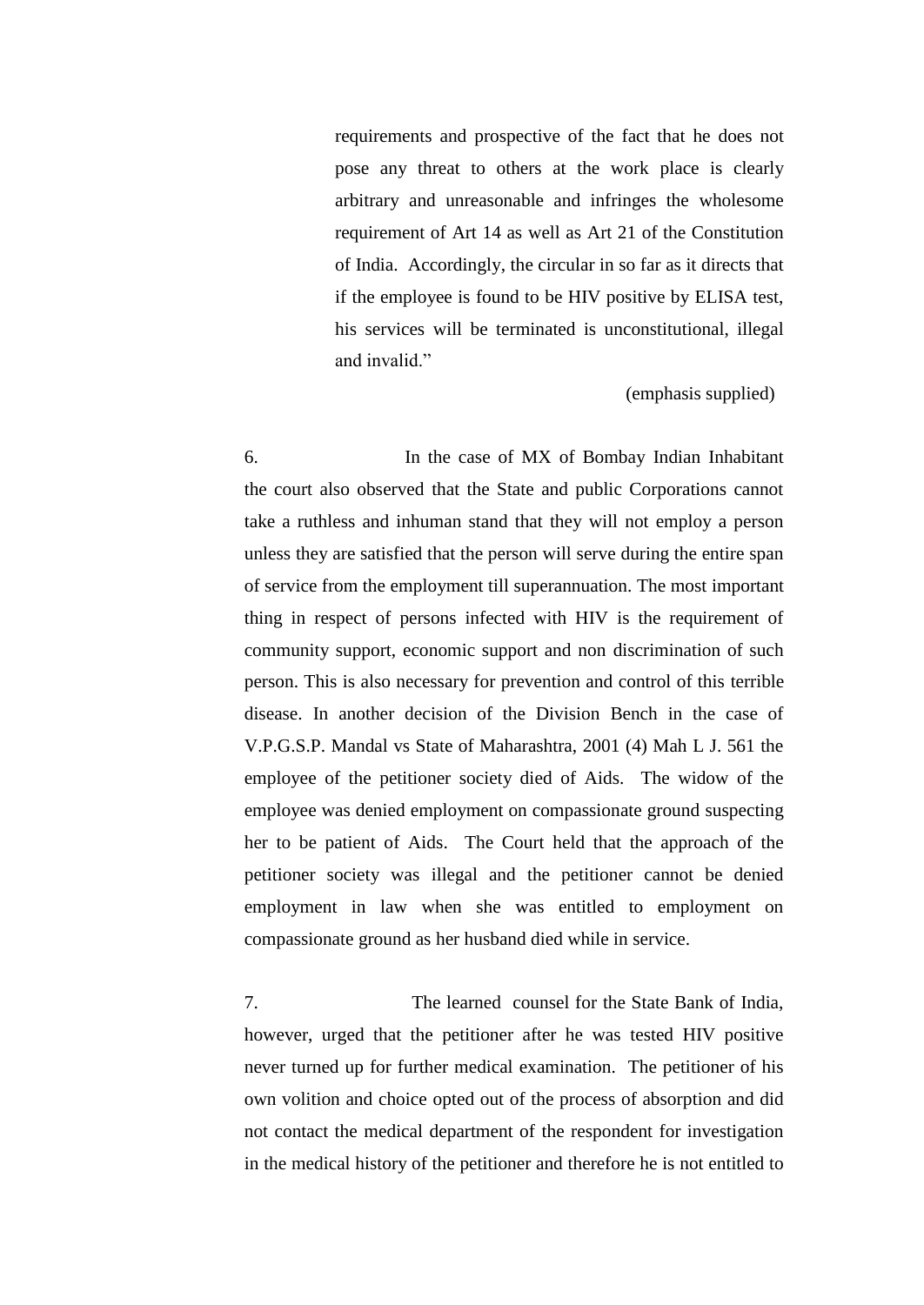discretionary reliefs. The learned counsel submitted that as the petitioner has waived the right of consideration for absorption conferred on him by the terms of the settlement before the Assistant Labour Commissioner, the vacancy was filled in and the petitioner cannot claim absorption at such belated stage. On the other hand Mr. Grover, appearing for the petitioner submitted that the HIV positive person cannot be denied employment only on the ground that the person is HIV positive. The petitioner had complied with all the formalities but he was orally denied employment by the officials of the respondent bank and he was asked to bring HIV negative certificate. According to Mr. Grover the petitioner cannot be deprived of his employment merely because there was some delay in approaching the court.

8 In the instant case the petitioner had worked on contract basis with the State Bank of India for more than 9 years and he was entitled for absorption in accordance with the settlement arrived at between the State Bank of India and the Union workers. In 1997 the petitioner was subjected for several tests and except for the test for HIV 1 and 2 antibodies in respect of other tests, petitioner was found medically fit. However, it is the contention of the petitioner that he was told orally by Shri Nair that his application for the said job had been rejected on medical ground and he was not required to come for work. He was also told to report only when he gets clear HIV negative test. The petitioner again underwent medical test and the test showed that he was HIV positive for antibodies. The petitioner claims that he periodically approached the bank, however, he was denied employment. It cannot be gainsaid that protection of human rights and dignity of HIV infected persons is essential to the prevention and control of HIV/ AIDS. The workers with HIV related illness including AIDS should be treated the same as any other worker with an illness. Most people with HIV/ AIDS continue working which enhances their physical and mental well being and they should be entitled to do so. They should be enabled to contribute their creativity and productivity in a supportive